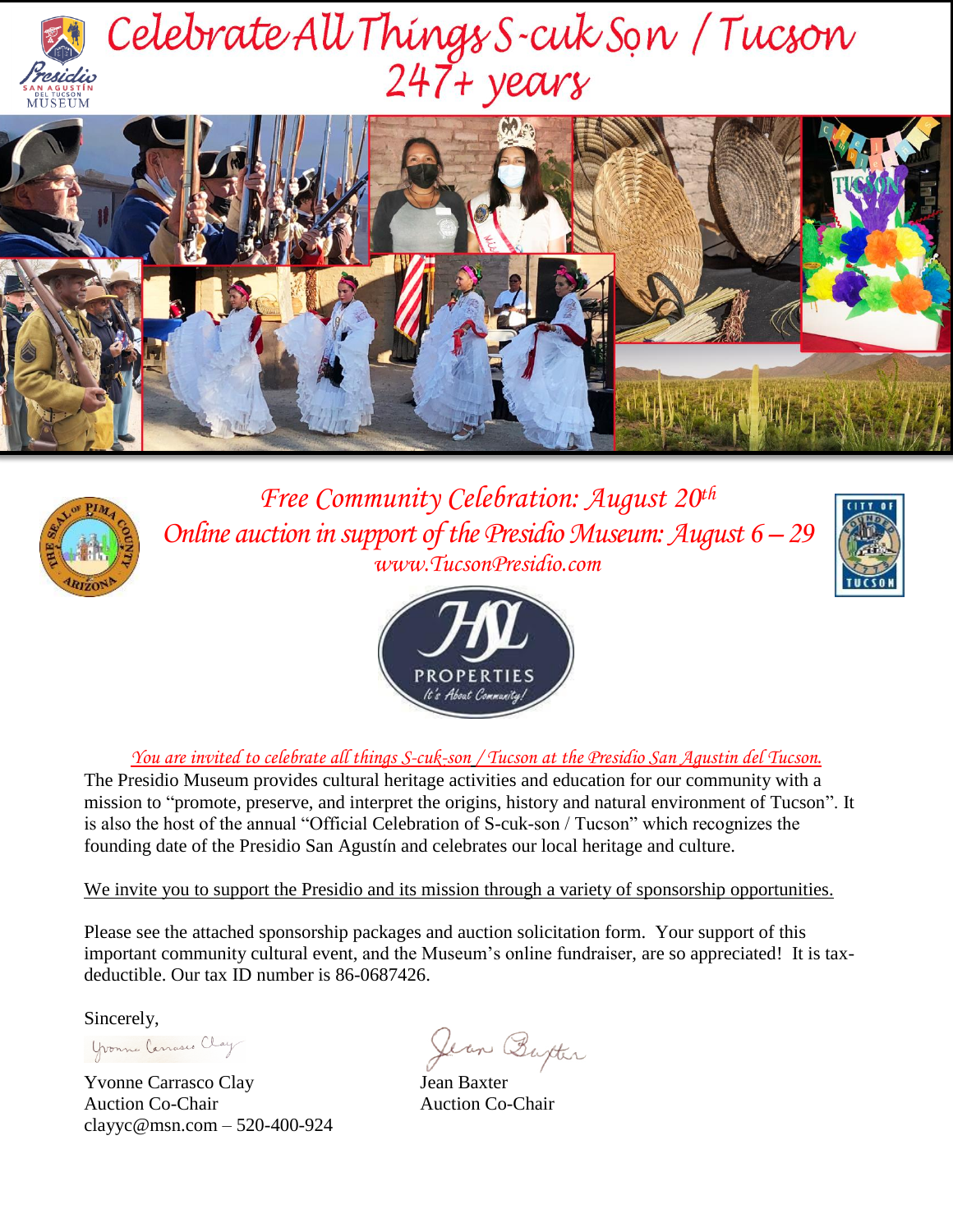## *Your support goes to….*

- Provide **field trips** for over 1000 schoolchildren each year to learn about their own history and heritage
- **Living History Days,** showing what life was like in early Tucson to visitors from around the world
- **Cultural Heritage Days**, celebrating Tucson's Official Birthday, Mexican Independence Day, Native Nations Day, Dia de los Muertos and more
- Supporting the operations and programming of the Presidio Museum an cultural anchor in the **Historic Presidio District** of downtown Tucson
- Maintaining the **Turquoise Trail,** a downtown history walk for Tucsonans and visitors
- Offering **Family Adventure Fun Days** family programming, story time and hands-on historic chores

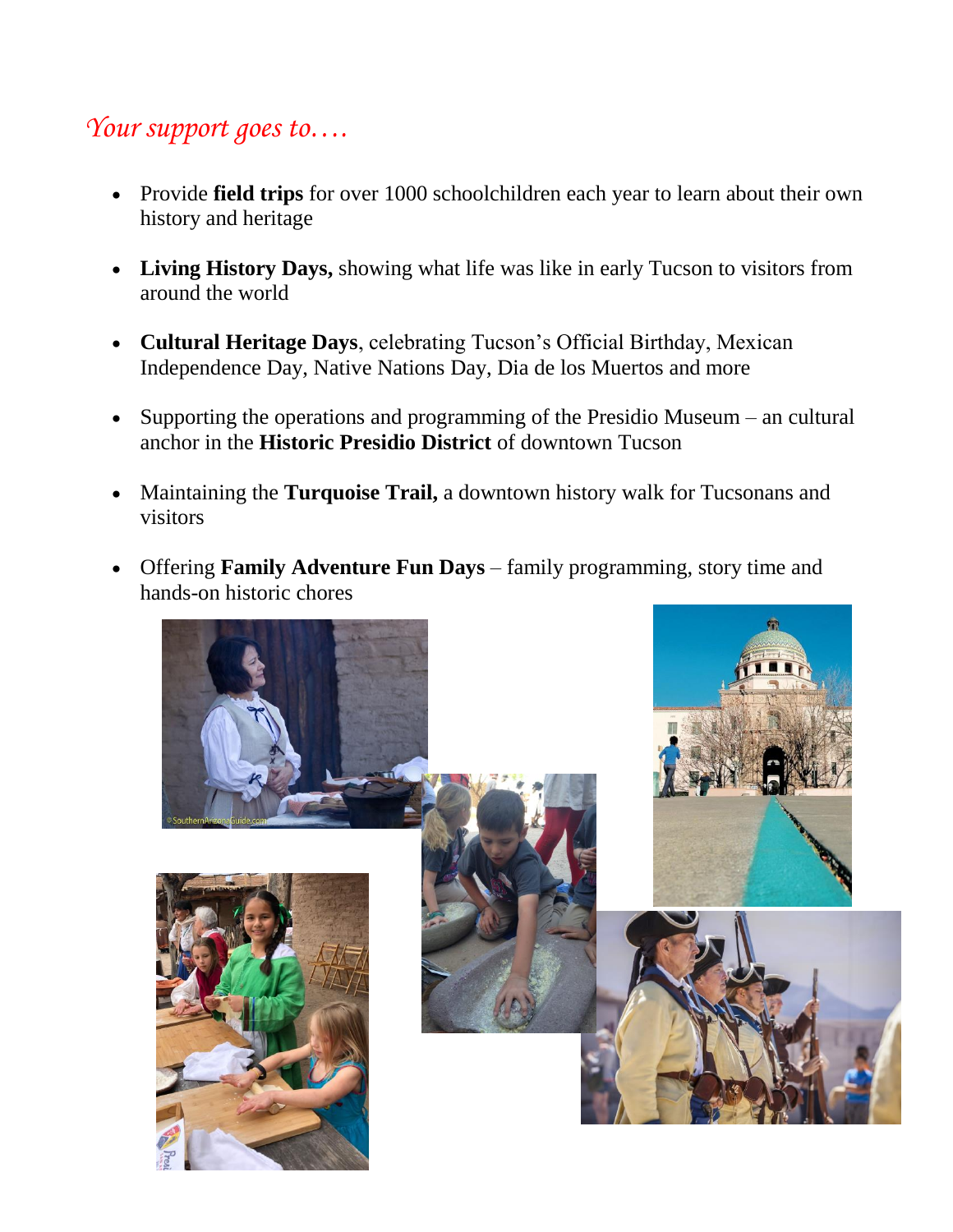

### **\$5,000 – TITLE CORPORATE SPONSOR (full)**



**\$2,500 - TURQUOISE GOVERNMENT SPONSORS** City of Tucson





**\$2,500 - TURQUOISE CORPORATE SPONSOR**



**\$1,250 – SILVER SPONSORSHIP** 

**\$500 - COPPER SPONSORSHIP This sponsorship can be in the form of cash or in-kind auction donations**

**\$200 SMALL BUSINESS SPONSORS This sponsorship can be in the form of cash or in-kind auction donations**

Your sponsorship pledge is appreciated. Please let us know and we will confirm via email and invoice. Thank you!